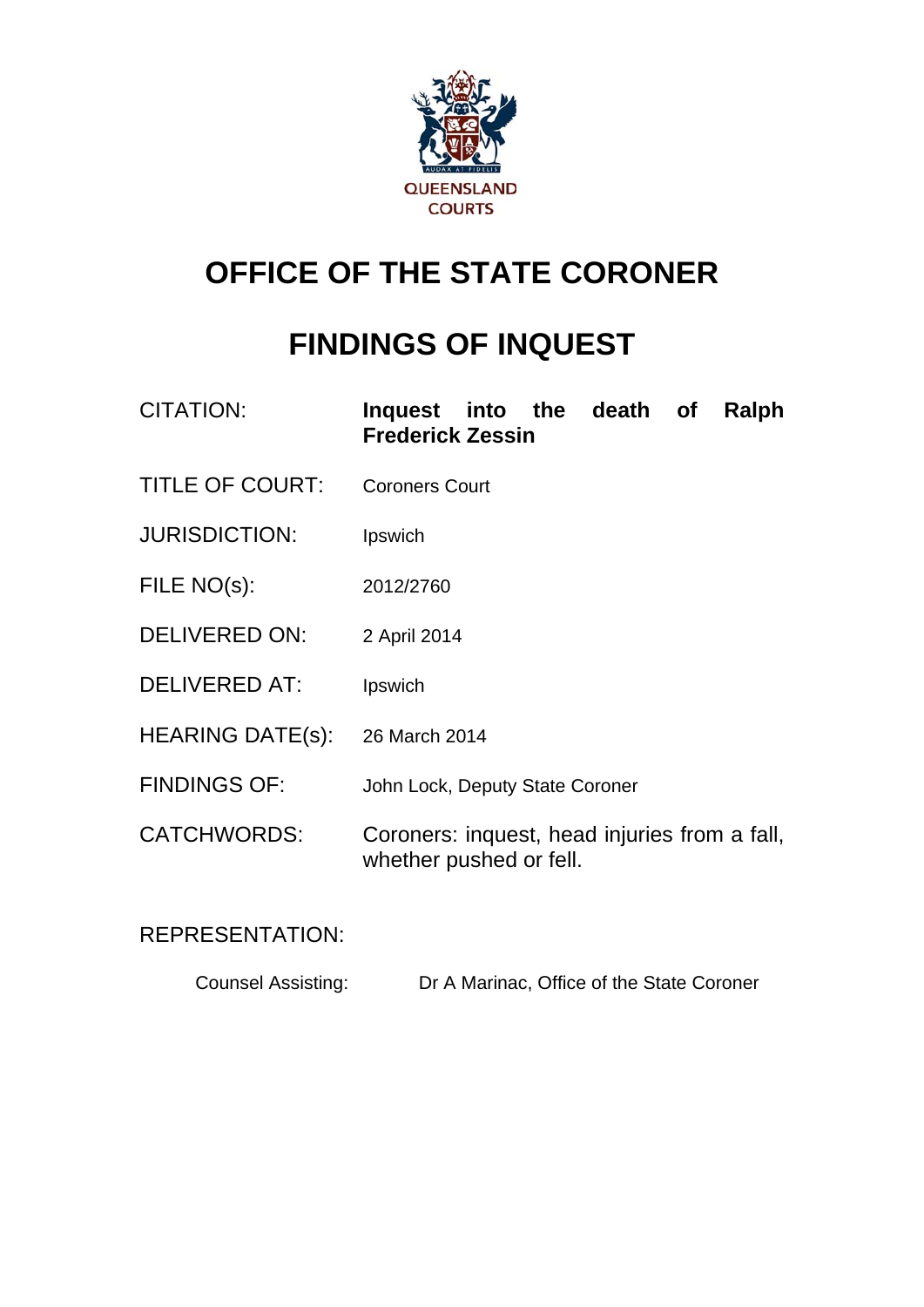# <span id="page-1-0"></span>**Table of Contents**

| Introduction                                              |  |
|-----------------------------------------------------------|--|
|                                                           |  |
| The Admissibility of Evidence and the Standard of Proof 3 |  |
|                                                           |  |
|                                                           |  |
|                                                           |  |
|                                                           |  |
|                                                           |  |
|                                                           |  |
|                                                           |  |
|                                                           |  |
|                                                           |  |
|                                                           |  |
|                                                           |  |
|                                                           |  |
|                                                           |  |
|                                                           |  |
|                                                           |  |
|                                                           |  |
|                                                           |  |
|                                                           |  |
|                                                           |  |
|                                                           |  |
|                                                           |  |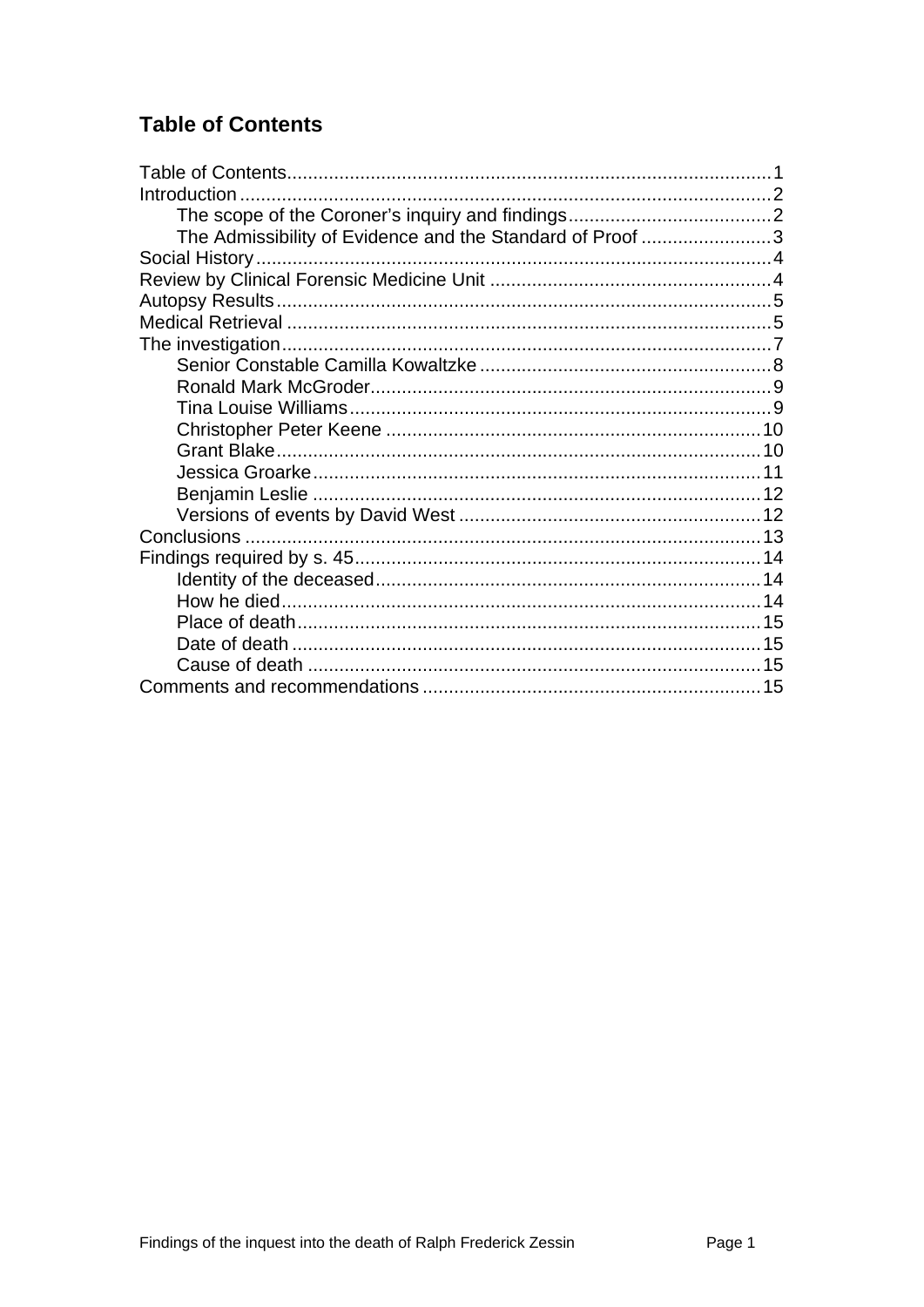## <span id="page-2-0"></span>**Introduction**

Ralph Frederick Zessin was aged 67. On 24 July 2012 Ralph was consuming alcohol at the Commercial Hotel in Gatton.

At approximately 2:30pm he was at the corner entrance of the hotel with another male person, David West. It was reported there was some banter between them concerning the activities of police who were outside attending to other matters. Ralph was then seen to fall backwards out the front door of the hotel. As a result he landed flat on his back and hit the back of his head with substantial force on the concrete footpath.

Queensland Police already at the scene immediately attended to Ralph and administered first aid until the Queensland Ambulance Service (QAS) arrived.

QAS transported him to Gatton Hospital and then to Ipswich Hospital. Due to his iniuries he was then transported to Princess Alexandra Hospital (PAH) where he was admitted at approximately 6:55pm that day.

On admission to PAH he was noted to have a significant brain injury. Ralph failed to improve and never regained consciousness. Following family discussions, it was agreed in consultation with the medical team to withdraw treatment on the evening of 6 August 2012. He died the next day on 7 August 2012.

Ralph's death was reported by the PAH to the coroner.

There were concerns expressed as to how Ralph came to fall to the ground and whether he was pushed. One witness had seen David West push Ralph over causing his injuries. The witness went on to say he believed the two of them were mucking around in a playful manner. David West denied he pushed Ralph.

Given there were uncertainties about this significant issue, a decision was made to hold an inquest. The issues for the inquest principally related to the circumstances of how he died, including whether he was pushed and if so if this appeared deliberate or not.

#### <span id="page-2-1"></span>**The scope of the Coroner's inquiry and findings**

A coroner has jurisdiction to inquire into the cause and the circumstances of a reportable death. If possible he/she is required to find:-

- a) whether a death in fact happened;
- b) the identity of the deceased;
- c) when, where and how the death occurred; and
- d) what caused the person to die.

There has been considerable litigation concerning the extent of a coroner's jurisdiction to inquire into the circumstances of a death. The authorities clearly establish that the scope of an inquest goes beyond merely establishing the medical cause of death.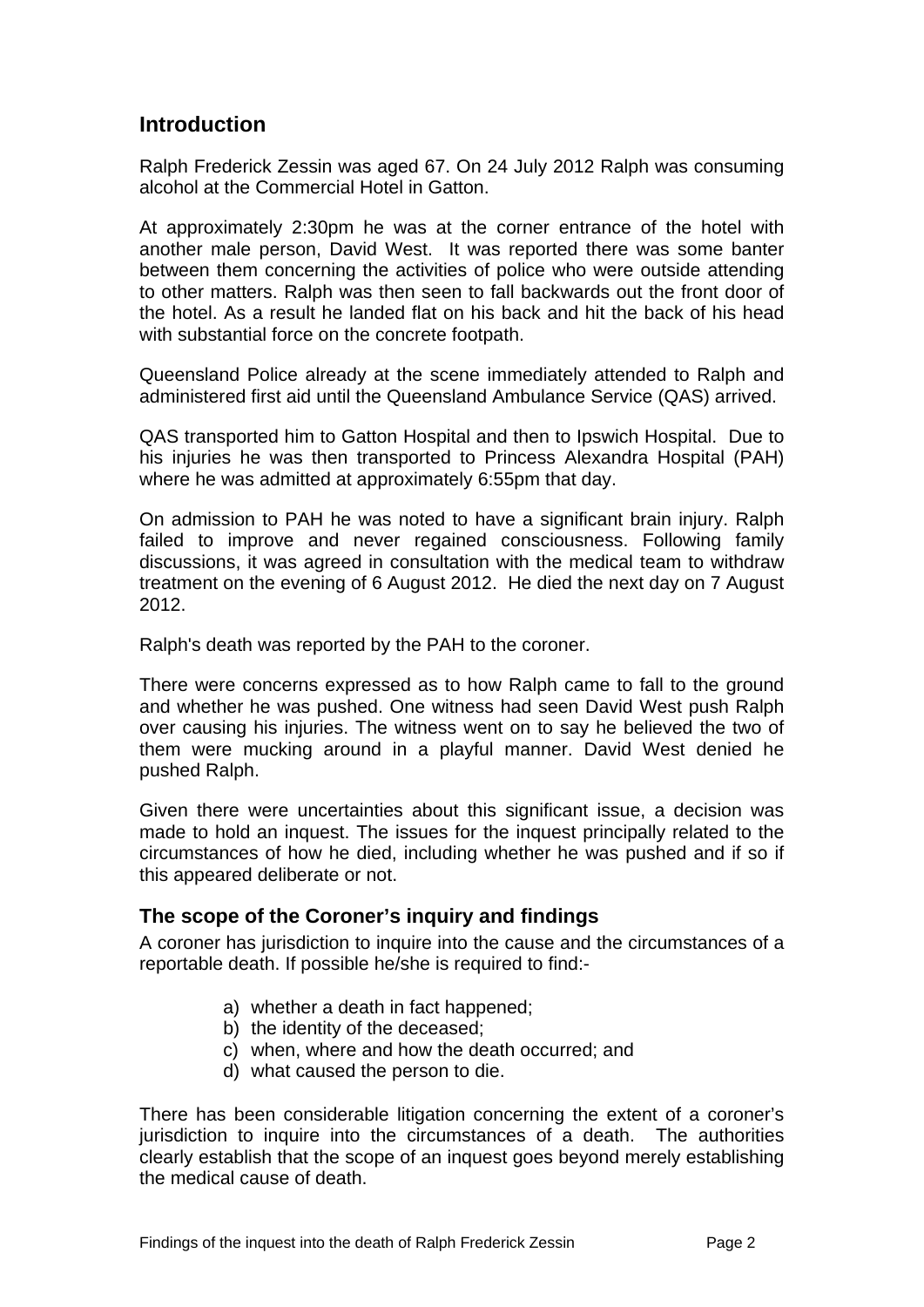An inquest is not a trial between opposing parties but an inquiry into the death. In a leading English case it was described in this way:- *It is an inquisitorial process, a process of investigation quite unlike a criminal trial where the prosecutor accuses and the accused defends… The function of an inquest is to seek out and record as many of the facts concerning the death as the public interest requires.* 

The focus is on discovering what happened, not on ascribing guilt, attributing blame or apportioning liability. The purpose is to inform the family and the public of how the death occurred with a view to reducing the likelihood of similar deaths. As a result, the Act authorises a coroner to make preventive recommendations concerning public health or safety, the administration of justice or ways to prevent deaths from happening in similar circumstances in future. However, a coroner must not include in the findings or any comments or recommendations, statements that a person is or maybe guilty of an offence or is or maybe civilly liable for something.

#### <span id="page-3-0"></span>**The admissibility of evidence and the standard of proof**

Proceedings in a coroner's court are not bound by the rules of evidence because the Act provides that the court *may inform itself in any way it considers appropriate.* That does not mean that any and every piece of information however unreliable will be admitted into evidence and acted upon. However, it does give a coroner greater scope to receive information that may not be admissible in other proceedings and to have regard to its origin or source when determining what weight should be given to the information.

This flexibility has been explained as a consequence of an inquest being a fact-finding exercise rather than a means of apportioning guilt. As already stated, it is an inquiry rather than a trial. If a witness refuses to give oral evidence at an inquest because the evidence would tend to incriminate the person, the coroner may require the witness to give evidence that would tend to incriminate the witness if satisfied it is in the public interest to do so. The evidence, when given, and any derivative evidence is not admissible against the witness in any other proceeding, other than a proceeding for perjury.

A coroner should apply the civil standard of proof, namely the balance of probabilities but the approach referred to as the *Briginshaw* sliding scale is applicable. This means that the more significant the issue to be determined, the more serious an allegation or the more inherently unlikely an occurrence, the clearer and more persuasive the evidence needed for the trier of fact to be sufficiently satisfied that it has been proven to the civil standard.

It is also clear that a coroner is obliged to comply with the rules of natural justice and to act judicially. This means that no findings adverse to the interest of any party may be made without that party first being given a right to be heard in opposition to that finding. As *Annetts v McCann* makes clear that includes being given an opportunity to make submissions against findings that might be damaging to the reputation of any individual or organisation.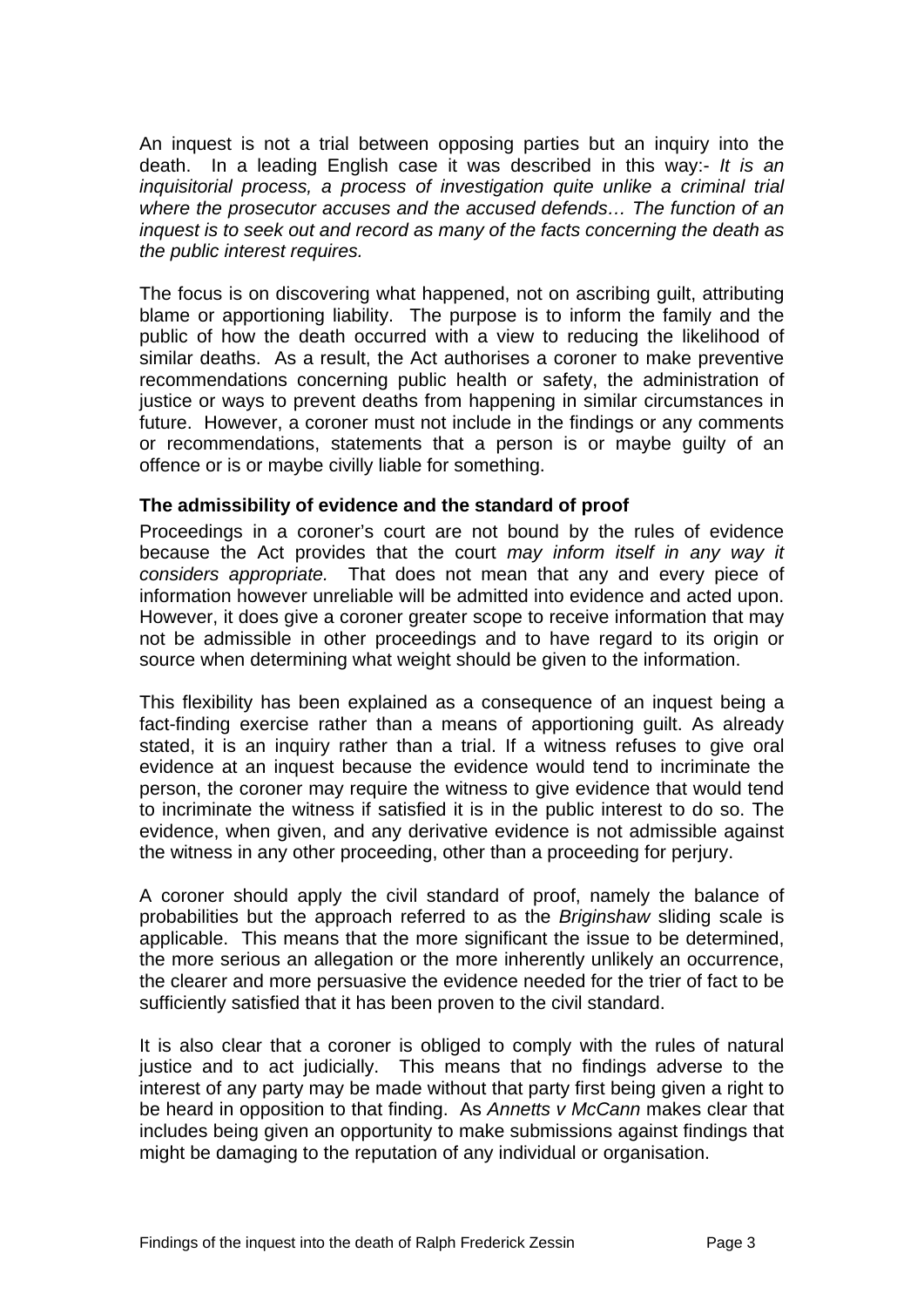If, from information obtained at an inquest or during the investigation, a coroner reasonably suspects a person has committed a criminal offence, the coroner must give the information to the Director of Public Prosecutions in the case of an indictable offence.

## <span id="page-4-0"></span>**Social History**

Members of Ralph's family including his sisters, daughters and a grandson attended the inquest. It is clear he was well loved and his loss in these tragic circumstances still distresses the family. In particular, there was a 13 day period in the intensive care unit where they prayed he would recover so they could say goodbye to him but he never regained consciousness.

Ralph had lived in Gatton all his life. It is apparent he worked all his life on his farm and he was enjoying his retirement. His daughter described him as a quiet and gentle man who was sensitive in nature. He loved his family and grandchildren and his house was full of photographs of the family. He had many friends in Gatton.

He lived alone and attending the hotel was a social outlet for him.

A number of witnesses at the inquest, who also frequented the hotel, described him as a real character particularly with his often long tales. It is evident his normal practice was to have a few drinks at the top pub in Gatton before going to the Commercial Hotel around lunchtime. He was known to drive to and from the hotel and there was apparently frequent banter about the fact he had never been picked up for drink-driving. The relevance of this will become clear. At the same time witnesses, and in particular the bar manager, talked about his use of alcohol as moderate and social and there had never been an occasion when Ralph was thought to be seriously inebriated. Whatever his use or intake of alcohol was, it is apparent he was never involved in any arguments or disputes with other patrons.

## <span id="page-4-1"></span>**Review by Clinical Forensic Medicine Unit**

The Clinical Forensic Medicine Unit reviewed the hospital medical files. His medical history noted depression, gastro-oesophageal reflux disease, chronic pancreatitis and alcoholism.

The review concluded that Mr Zessin suffered a traumatic head injury associated with skull fracture, intracerebral bleeding and contusion and extensive bleeding into and around the meninges (tissues surrounding the brain). He initially presented to Ipswich Hospital and was subsequently transferred to PAH. There is no mention in the records of concerns in regard to this transfer timing.

A neurosurgical consultation occurred that deemed him unsuitable for surgery although the reasoning was not explained in these notes. There is a mention of a frontal burr hole noted on one of the scans, which could reflect recent surgical intervention, or (more likely) the insertion of the intracranial pressure monitoring device.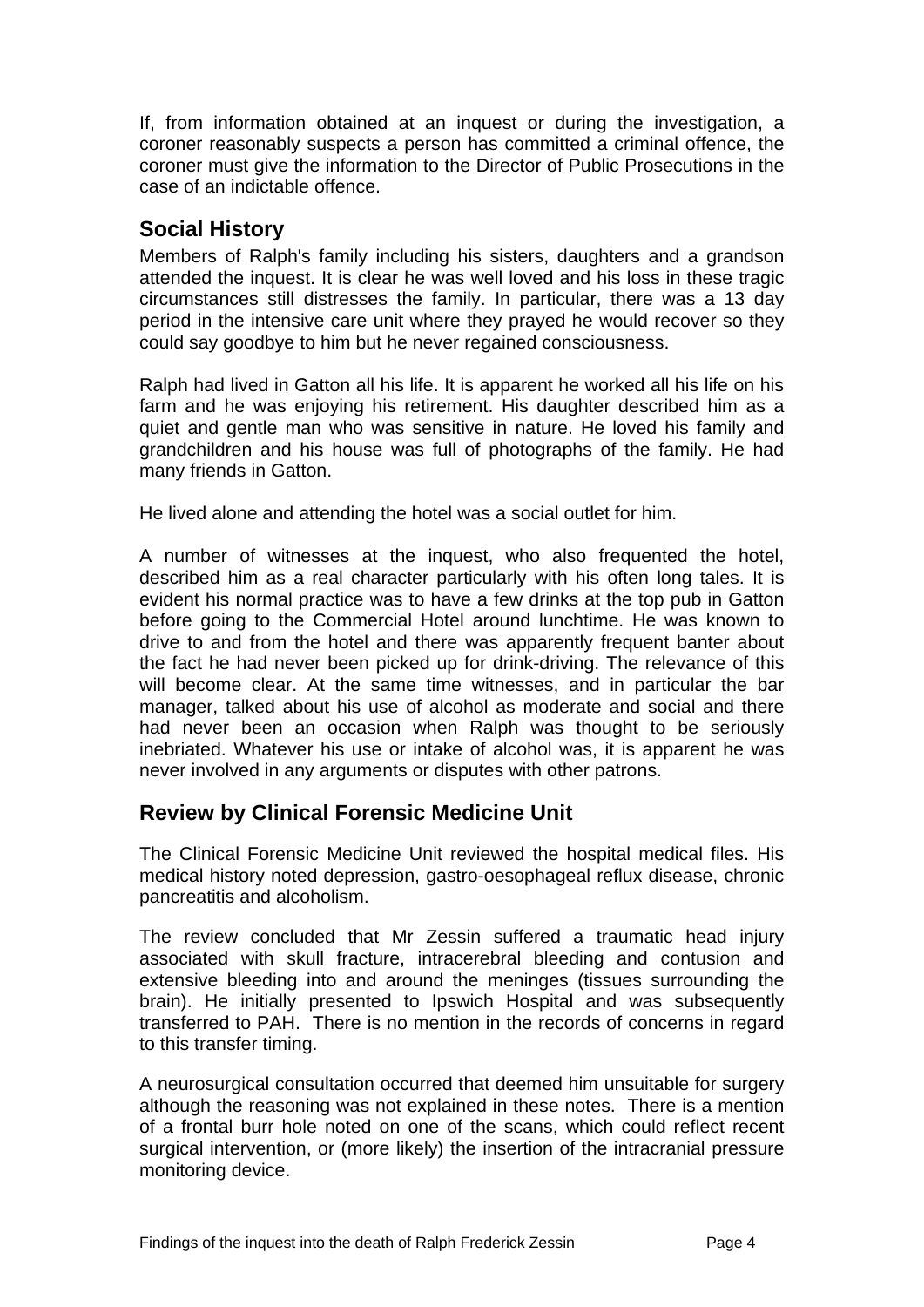He was reported as receiving maximal medical treatment in ICU, namely drugs to reduce intracranial pressure and airway support. These did not appear to affect the outcome as his neurological deficit did not improve. He became dramatically worse on the 5 August, and a scan revealed increased volume of bleeding and swelling. A discussion between family and treating doctors resulted in a decision to palliate due to this decline. He died shortly after supportive measures were withdrawn.

## <span id="page-5-0"></span>**Autopsy Results**

An autopsy examination found skull fractures, subdural haemorrhage, subarachnoid haemorrhage, and brain swelling. The hospital notes suggested a cerebral infarct may have led to his terminal decline and neuropathology was to examine this issue. There was no significant preexisting natural disease and the cause of death was due to severe head injuries.

The final autopsy report was not made available until 5 November 2013. Neuropathology examination of the brain confirmed significant head injuries including subdural and subarachnoid haemorrhage, and areas of bruising and tearing of the brain. There was also severe damage from secondary swelling related to raised intracranial pressure.

Toxicology testing was performed on hospital blood samples taken almost five hours after he sustained his head injury. Several medications were present at non-elevated levels. Alcohol was not detected, however alcohol could have been present in the blood at the time of the incident, as it could have been metabolised in the body prior to the blood sample being taken.

The pathologist considered the head injuries were consistent with a fall to the back left region of the head. There are injuries at the site of impact, consisting of scalp bruising, skull fracture and brain laceration. There are injuries away from the site of impact (contre-coup injuries), consisting of frontal and temporal brain contusions and laceration.

The injuries were consistent with an unprotected fall from a standing height, including a mechanical fall/trip or from being pushed.

## <span id="page-5-1"></span>**Medical retrieval**

Concerns were raised regarding the multiple transfers to various hospitals.

QAS received a first call at 2:35pm to provide ambulance attendance. The call for assistance was for a male person who had possibly been assaulted. An Advanced Care Paramedic crew arrived at 2:38pm. The attending paramedics rapidly assessed him as having sustained a significant head injury. He required anaesthetic drugs to provide cerebral protection and given the geographic location, paramedics considered that he would receive this care most rapidly through transport to Gatton Hospital. He arrived at 2:52pm, 17 mins after the triple O call was received.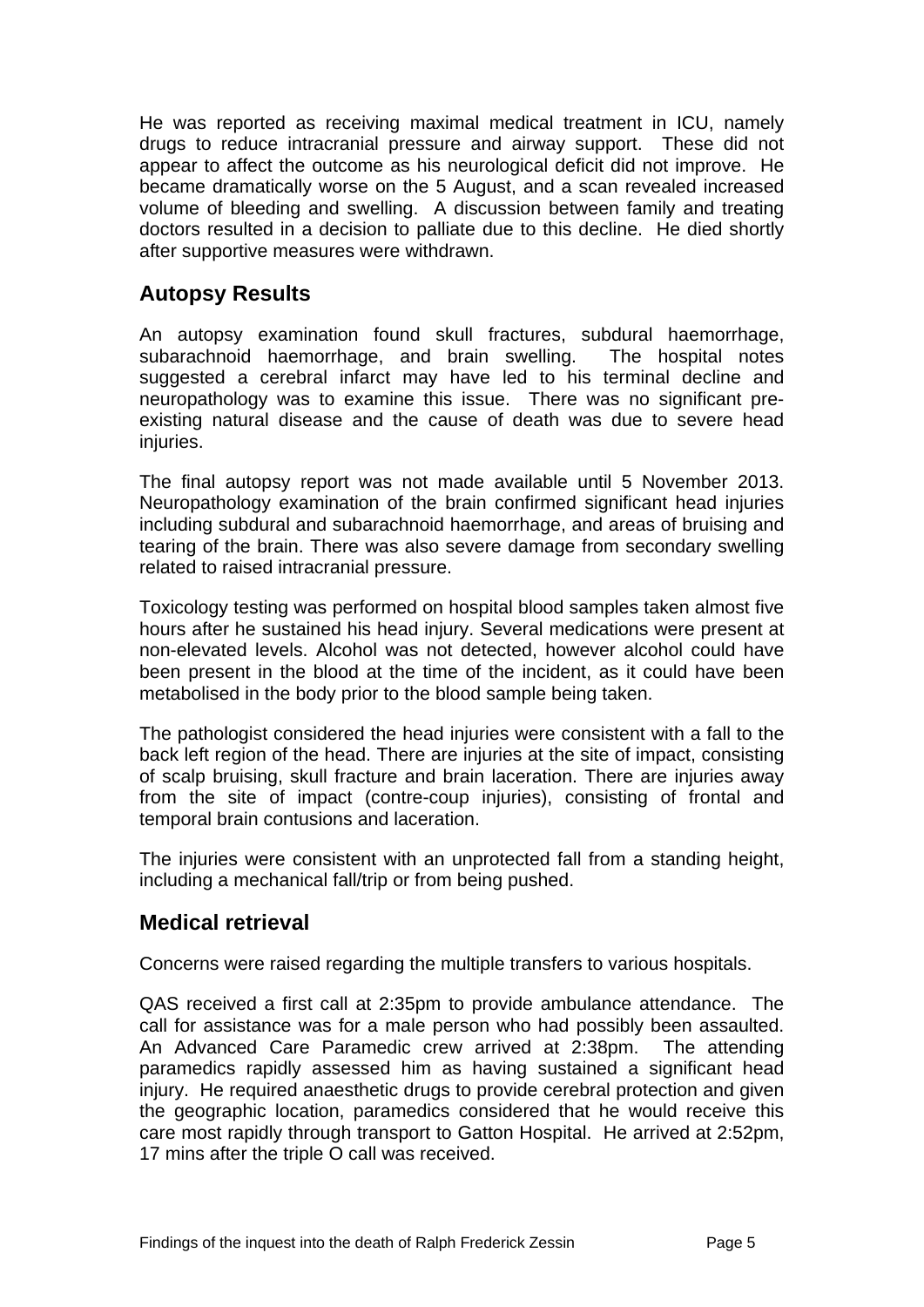Gatton Hospital does not meet classification as a Regional Trauma Centre and as such, the QAS pre-hospital trauma bypass guideline stipulates a requirement that the Queensland Clinical Coordination Centre (QCCC) be notified via the regional QAS communications centre to ensure consideration for early secondary transport to a definitive care centre. It is also incumbent on the receiving doctor to rapidly recognise a critically ill patient and initiate prompt notification to the QCC.

As medical retrieval is managed via Queensland Health, QAS could not comment on the details of the retrieval process that occurred. In this instance Ralph was not retrieved directly to a major trauma centre but instead via the regional trauma centre, Ipswich Hospital. Mr Zessin departed Gatton Hospital at 3:28pm and was transported to Ipswich Hospital under Code 1 conditions arriving at 4:10pm. He was retrieved from Ipswich Hospital departing at 6:08pm and again transported under code 1 conditions arriving at PAH at 6:44pm.

The QAS Medical Director, Dr Rashford advised there is an integrated trauma system, the aim of which is for the early identification of patients suffering major trauma to be transferred to a regional trauma service. Trauma Bypass Guidelines have been developed to allow paramedics to identify those patients best served by retrieval.

The guidelines indicate that if a patient can reach a major trauma service within 45 mins drive time then direct transfer is the ideal aim. Should this not be possible and a regional trauma service can be reached within 45 mins, then this is the secondary aim of the guidelines.

If both of these criteria are not satisfied the patient is taken to the closest available hospital with early initiation of medical retrieval by Retrieval Services Queensland (RSQ). In an ideal world, Mr Zessin would have had the Regional Communications Centre (RCC) notify the QCCC, after being made aware of the extent of the injuries.

The Director noted that given the paramedics had a very high workload and the patient was already in the receiving hospital only 17 mins after the Triple O call, it was probably not practical for the paramedics to initiate this referral.

The Director said it would then have been incumbent on the receiving clinician to identify the extent of the injuries and initiate early referral to retrieval. It appears in this case the receiving clinician most likely referred the patient to Ipswich Hospital who then retrieved the patient, with a subsequent secondary referral to the PAH after assessment at Ipswich Hospital.

The Medical Director's opinion was that the initial receiving clinician at Gatton Hospital should have notified RCQ. He was not able to give an opinion as to why the clinicians at the Ipswich Hospital would have accepted the patient rather than advising the referring clinician to call the QCCC so as to initiate immediate medical retrieval.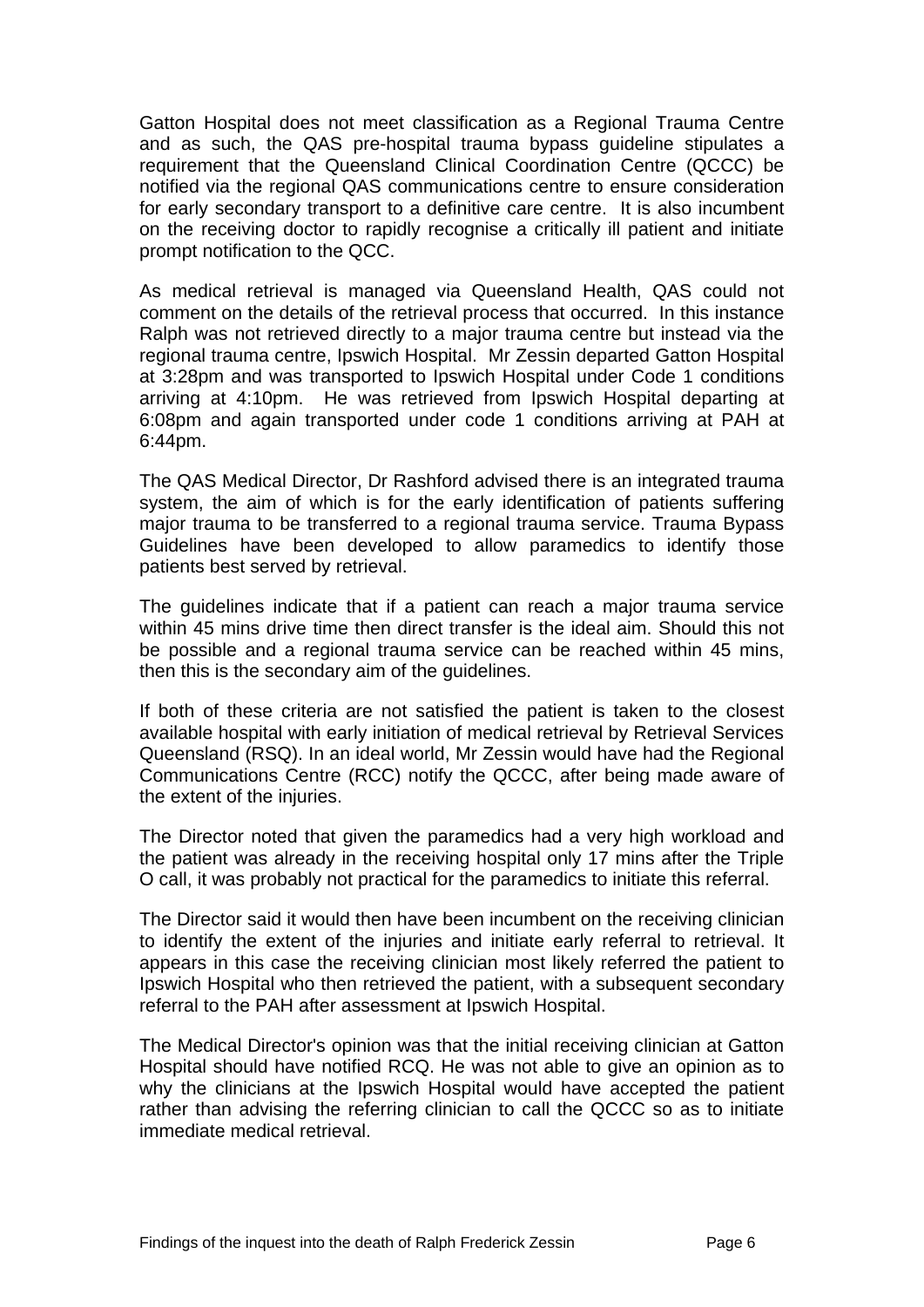He thought it most likely the receiving clinicians at the Ipswich Hospital saw a fellow medical practitioner in need of assistance and rendered such assistance as quickly as possible, without taking the overall disposition choice into consideration.

QAS were intending to undertake a number of initiatives to streamline and improve patient disposition and safety. It was hoped the system would be such that even if the treating clinicians fail to identify the level of injury, the QAS can contribute to a process which rapidly identifies them.

A review was conducted by RSQ. It stated that there was no recording of receiving a referral to be involved in Mr Zessin's clinical care or retrieval.

It is evident the preferred option in this case may have been for Mr Zessin to have been stabilised in Gatton and then taken directly to PAH. There was therefore a delay in having Mr Zessin treated at a Major Trauma Service but it is evident he had unsurvivable traumatic head injuries and any delay did not contribute to the ultimate adverse outcome.

QAS were taking steps to ensure their systems were as streamlined as possible.

## <span id="page-7-0"></span>**The investigation**

The coroner requested Gatton Police investigate concerns raised by the family in relation to the alleged initial assault.

The death was not initially being treated as suspicious. The investigating officer reported that during conversation with family members he was advised that initial reports indicated Ralph may have been pushed in a playful manner by a David West just prior to falling. The witness gave evidence that he noted another person push Ralph with his two open hands to his upper body as Ralph tried to get past him. This apparently was in relation to persons in the hotel trying to see what police were doing outside in relation to another matter. No other witnesses had mentioned or observed a push and the witness went on to say that he believed the two of them were mucking around in a playful manner when this occurred.

As a result no persons have been charged with any offences.

A forensic examination of the scene was conducted including the taking of a number of photographs.

Ralph was aged 67, 174 cm in height and weight 72 kg. Descriptions of David West suggest he was a fairly big man with a solid build. He was 62 years of age. Mr West said in evidence he was twice Ralph's size. Accepting that is an exaggeration, it is clear Mr West was of a larger stature to Ralph.

During the course of the investigation and consistent with the evidence of all witnesses at the inquest, there was no evidence of any history of ill feeling or malice between Ralph and David West. Ralph was universally regarded by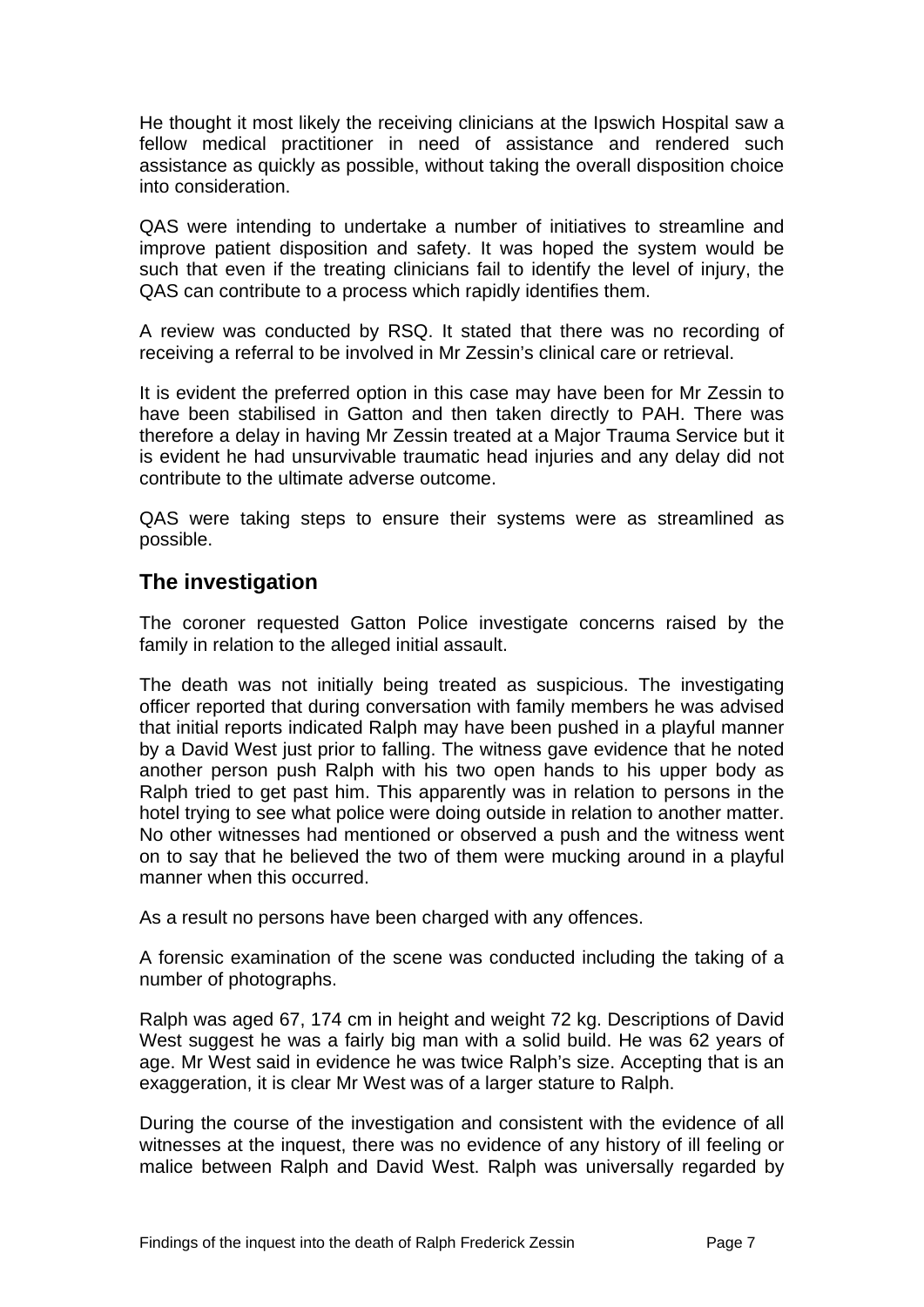those who attended the hotel regularly as an average nice guy, who caused no trouble, and could at times be a bit talkative. The manager of the hotel stated that the relationship between Ralph and David West was a friendly one. Although he would not have stated they were 'mates' he considered that they were friends.

It is also evident that the language used by the regulars was robust and the use of profanities was usual. Hence the use of certain descriptive words, which some might consider offensive, were not considered in that context by the regulars.

#### <span id="page-8-0"></span>**Senior Constable Camilla Kowaltzke**

Senior Constable Camilla Kowaltzke was the first police officer at the scene. She had been conducting patrols in a marked police vehicle looking for a male person to conduct a welfare check as a result of concerns that had been expressed. They observed this person just outside the Commercial Hotel and stopped the police vehicle. She was at that time looking directly towards the hotel doorway approximately 50m away and she had a clear and unobstructed view.

She saw a male person fall out of the doorway rather quickly and he did not put his hands down in an attempt to break his fall. She could see the male person hit the back of his head on the ground with substantial force. She had not seen any person with him prior to him falling and from her position she could not see inside the hotel.

In evidence Senior Constable Kowaltzke said that the fall backwards was with some force and was not just like a collapse to the ground.

Once the male person hit the ground he did not move and remained lying flat on his back. She immediately contacted police communications and requested urgent medical assistance from QAS. She then attended to assist with first aid but left this with the other police officer to make further investigations. QAS arrived shortly after.

She then approached David West. She recorded the conversation in her notebook. She asked him had he seen anything and he said no. She asked him 'where were you when it happened?' and he said 'sitting there' and pointed to the bar area. She asked for his name and he became agitated and walked away and said 'no, I am over this'. She described the agitation as being more as if he was angry at her for asking him questions.

She then saw him about the hotel doorway and spoke to Senior Sgt Missingham. She is aware that he later gave a record of interview to Senior Sgt Missingham.

Senior Constable Kowaltzke said that the Commercial Hotel was not a venue which had caused any particular concerns for police in the town.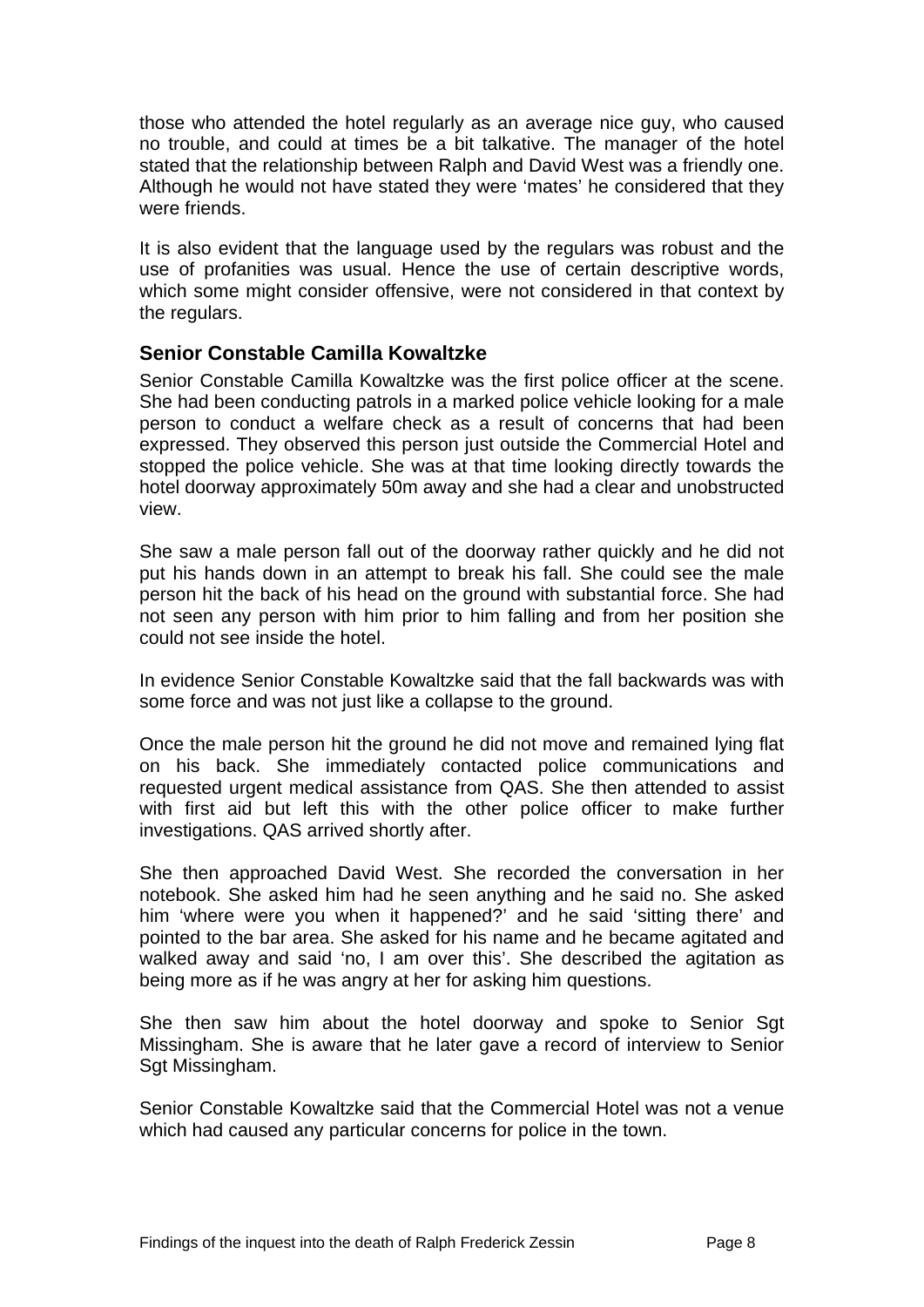### <span id="page-9-0"></span>**Ronald Mark McGroder**

Ronald Mark McGroder had consumed four or five pots of mid-strength beer by the time of these events. He did not consider he was drunk and was aware of everything that was going on around him. He was a regular at the hotel.

From where he was sitting he could see Ralph and David West drinking pots of beer but he was not aware of how much they had drunk but they were not carrying on like they were drunk.

Sometime around 2pm two police cars attended in relation to other matters.

Ralph stood up and was walking towards the doorway. At this time he recalls hearing Ralph and David West mucking around. He recalls hearing David West says something like 'they're after you Ralph'. He formed the distinct impression this was said as a joke and in the context of the running joke about Ralph's drinking and driving habits. At this stage Ralph was standing 1 metre from the doorway with his back towards the doorway. He had a clear view of where Ralph and David West were standing.

He then heard Ralph and David West carrying on about the police in what appeared to be a playful type matter. They were not arguing and appeared to be having fun mucking around. He did not hear any swearing or angry words being exchanged.

He then noticed Ralph about 1 metre inside the doorway and he was trying to get past David West who was standing directly in front of him. He then saw Ralph try to get past West a number of times. West was standing in front of Ralph to prevent him getting past. He said this appeared to be in a playful type manner.

He remembers seeing David West with both his hands up around the chest area of Ralph. He cannot say whether West had a hold of Ralph or not. He knows they were both saying something to each other but again it was not in anger and it was like they were mucking around.

He then noticed David West push Ralph with his two open hands to Ralph's upper body area as Ralph tried to get past him. He is not sure exactly how much force was used but it seemed like a fairly hard push. This occurred directly in the doorway. As he was pushed Ralph went backwards and fell out of the doorway and hit his head on the concrete path outside.

He recalls West saying something like 'it's an accident, I didn't mean it'. He then went out to help Ralph and could see he was not moving and there was blood coming from his left ear and nose area.

#### <span id="page-9-1"></span>**Tina Louise Williams**

Tina Louise Williams had consumed only three pots of beer by the time of the incident.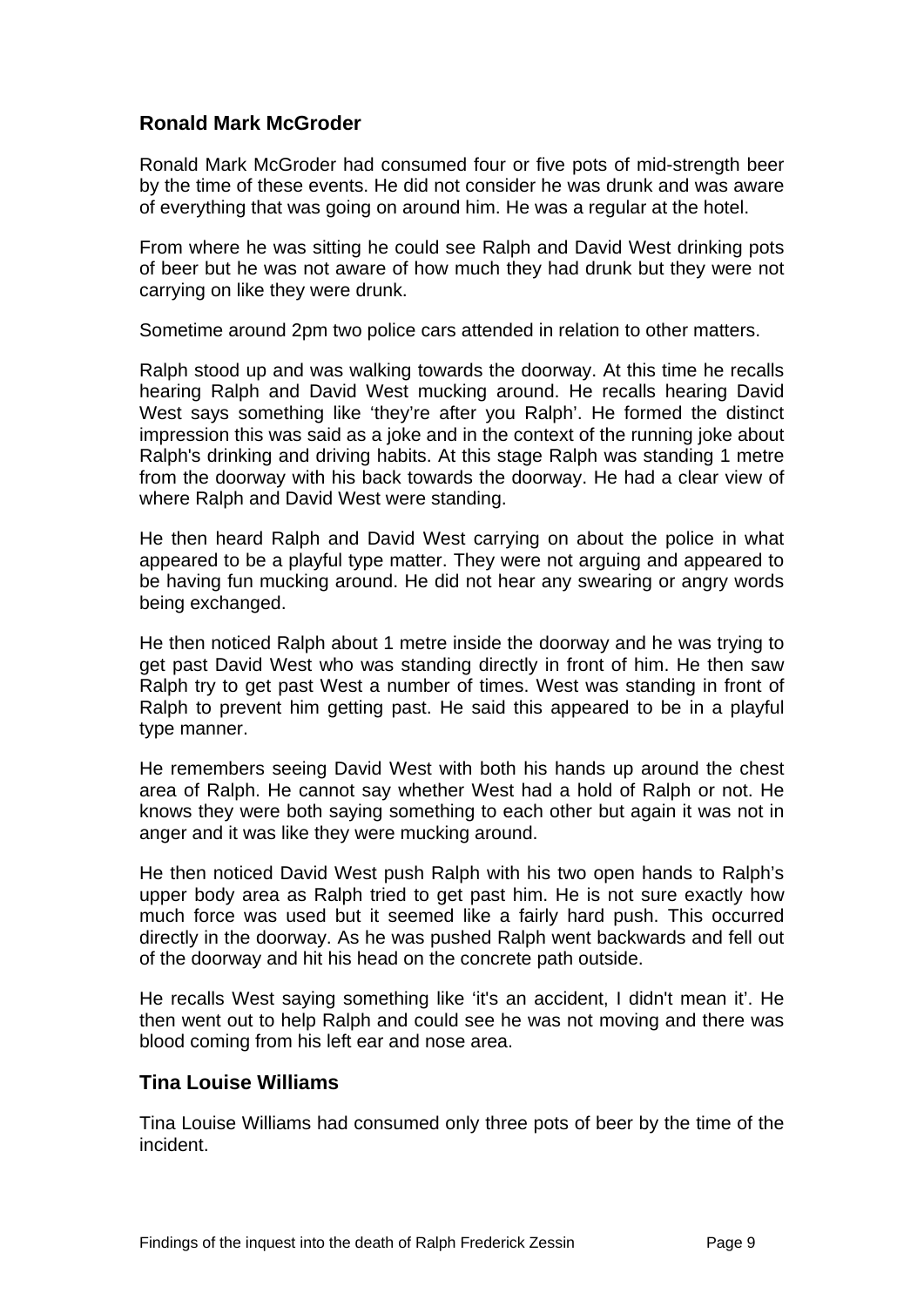She recalls Ralph coming into the hotel at about his normal time and went to the end of the bar where he usually sat. She recalls Ralph and David West talking to each other in a friendly manner. She had never seen any bad blood between the two of them. She was another person who took no particular offence at some of the robust language that was sometimes used in the hotel.

She knew Ralph regularly drove to and from the hotel but she had never seen him drunk or intoxicated and seemed to only have two or three beers. She recalls his drinking and driving habits were spoken about jokingly at the hotel from time to time. Ralph never took particular offence.

At about 2pm a police vehicle came around the roundabout very fast and she and others went outside to see what was going on. While standing outside she remembers seeing Ralph stick his head out of the door and having a look and then he went back inside. She recalls hearing David West say 'Go and have another sticky beak'. She was standing on the footpath when she observed Ralph come backwards out of the door quickly. She said his arms were down by his side and described his position as being like a javelin, as if he was more flying out the door and falling. Ralph landed on his bottom and then went further backwards and cracked the back of his head on the metal plate on the footpath. She had not seen anyone else other than West in the doorway nor did she see anyone push or punch Ralph to make him fall.

She states that on 25 July 2012 she was present when David West attended at her premises and stated 'I am worried that I am going to be charged because I pushed him. I didn't mean to do it.' He also said 'I'm sick of everybody treating me like an idiot. I didn't mean it'.

#### <span id="page-10-0"></span>**Christopher Peter Keene**

Christopher Keene was also at the hotel but did not see any altercation. He saw Ralph and David West walking down from the other end of the bar and standing in the doorway leading out to the pedestrian crossing. He recalls David West saying to Ralph 'they're probably looking for you too'. Ralph laughed. He then went to the toilet.

He was present when David West stated 'I just pushed him'. David West seemed to be in shock.

#### <span id="page-10-1"></span>**Grant Blake**

Grant Blake was a manager/bar attendant.

He stated that both David and Ralph were always friendly towards each other and he had not seen anything malicious between them.

He recalls that both Ralph and David had a few beers but appeared to be quite sober. He was aware that Ralph would drive to and from the hotel and was aware of the occasional joke about him having never been caught drinkdriving. He was asked about his responsibilities for responsible service of alcohol. Ralph and West usually drank midstrength beer. He was aware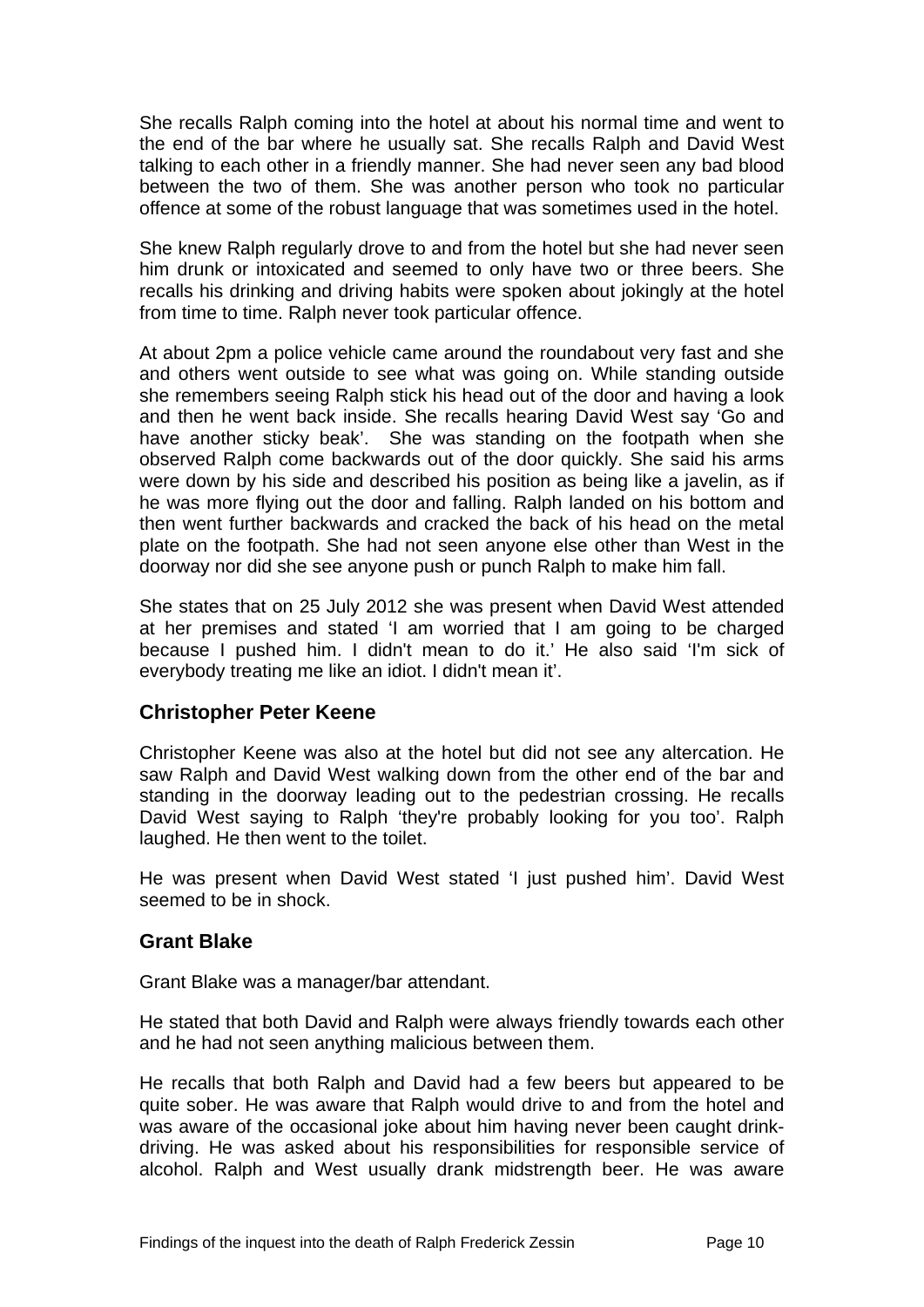Ralph's practice was to have a few drinks at another hotel in town from 11am and then come to the Commercial. He described that Ralph never appeared to be inebriated and he did not drink heavily but chiefly came to socialise.

At one stage West made some reference to Ralph about there being police around. He had seen the police vehicles passing by a few times and it looked like they were looking for someone. He heard West say, 'look Ralph there are the cops'. It sounded to him that this was said in a joking manner and said in the context of a running joke about Ralph never having been caught by the police drink-driving.

In the corner of his eye he could see that David West had gone to Ralph. The next thing he saw was Ralph falling backwards out the door of the hotel. He was falling in such a way that his arms were outstretched to the side like a star shape. Ralph landed flat on his back and he heard a sharp cracking type of noise. He rushed out and could see that Ralph was unconscious and he dialled triple O.

In an amended statement he stated he saw Ralph come flying out the end of the door of the hotel, describing it like someone trying to dive backwards. He did not see anyone push Ralph however David West was near him at the time.

In evidence he described that West was trying to rustle Ralph out the door as a joke and said 'there are the police get outside you cunt'.

Grant Blake told Senior Constable Amber Scott that Ralph and David were mucking around in the doorway and then Ralph fell backwards onto the footpath. He said that West was pushing Ralph out of the door and he was just mucking around.

He says he had a conversation with David West a few days later when West said that 'Ralph slipped on the front doorstep and that the step was the problem and that he had tried to catch Ralph'.

This was different to the conversations he was having with David West on the day of the incident. In those conversations David West commented on what happened and kept saying how he was sorry and remorseful about what happened and it was an accident and that he didn't mean it.

An examination of the doorway itself does not indicate any appreciable trip hazard which would cause someone to fall inwards or outwards. There was an appreciable step down to the footpath area but there is no evidence that Ralph lost balance or tripped or stumbled as a result of that step. He was clearly on the ledge above the footpath and in the proximity of the doorway when he fell backwards.

#### <span id="page-11-0"></span>**Jessica Groarke**

Jessica Groarke was also at the hotel and arrived at 1pm to play darts. As the afternoon went on Ralph came in and was sitting at the far end of the bar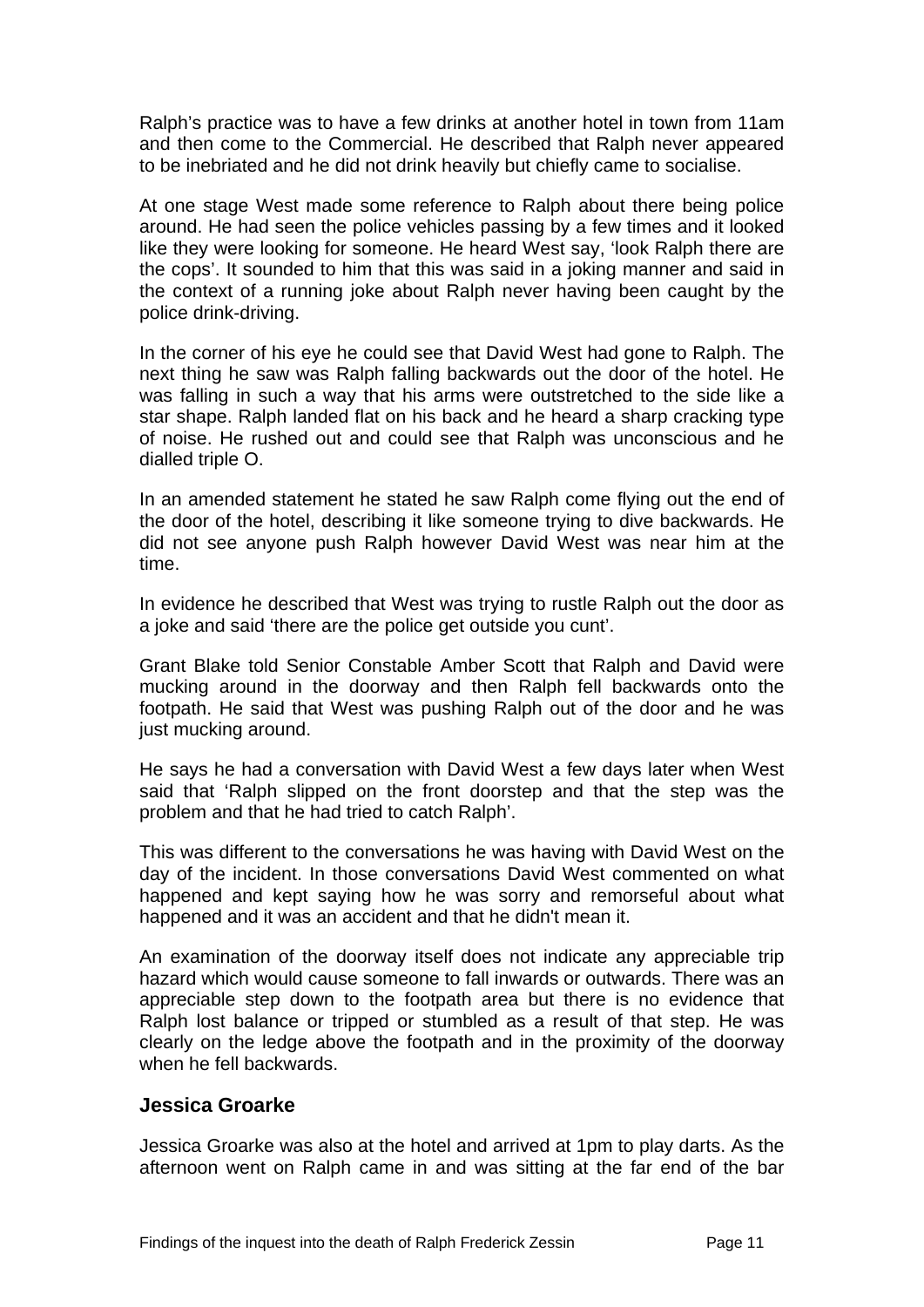away from the door. She was out the front having a smoke when the police cars arrived.

She observed David West standing in the doorway with his palms open and arms outstretched and at the same time observed Ralph fall out of the door of the hotel and then saw Ralph landing straight on his back with his head and back hitting the ground at the same time. She heard a sickening crack as the sound of his head hit the metal grate on the ground. His hands didn't stop his fall as they were above his head. She described his hands as to his side and swinging back to his head.

#### <span id="page-12-0"></span>**Benjamin Leslie**

Benjamin Leslie was in the street and did not know the people involved. He saw an older gentleman fall backwards in a rigid manner out of the doorway of the hotel hitting his head on the footpath and hearing a loud cracking sound. At no time did he see how or what caused the male person to fall over and hit his head.

He saw in the doorway another male person who appeared to be agitated and aggressive and a female person who was quite upset. The male person walked off down Railway Street at one stage.

#### <span id="page-12-1"></span>**Versions of events by David West**

Senior Constable Kowaltzke had a brief conversation with David West at the scene. She asked him if he had seen anything but he stated he had not. She asked him where he was when it happened and he told her he was just sitting there. He began to walk away and became agitated. He eventually gave her his name.

Shortly after this conversation David West approached Senior Sgt Missingham. West asked to talk to him in private. He told Senior Sgt Missingham that he wasn't comfortable talking in front of the policewoman and he was upset about what happened. When asked what did happen he said 'well it was nothing really, we were just having a bit of fun, he was down from his end of the bar and we sort of were joking, and I'm sure I never touched him, but he just pulled back and fell out of the door'.

When asked if he had pushed Ralph, West said 'no, it wasn't even sort of banter, just mucking around and he pulled back from me and fell over'.

He was asked whether they had any argument or anything and he said no. He told the police officer he had known Ralph for 10 years. The officer had a further conversation with David West, which was recorded and West was formally cautioned and asked to explain what happened. West said that there had been some mucking about and Ralph had pulled back from him and fallen backwards out of the door.

West said that it happened that quickly and that Ralph was on the back of the step and went straight over. He denied that he said to anyone that he had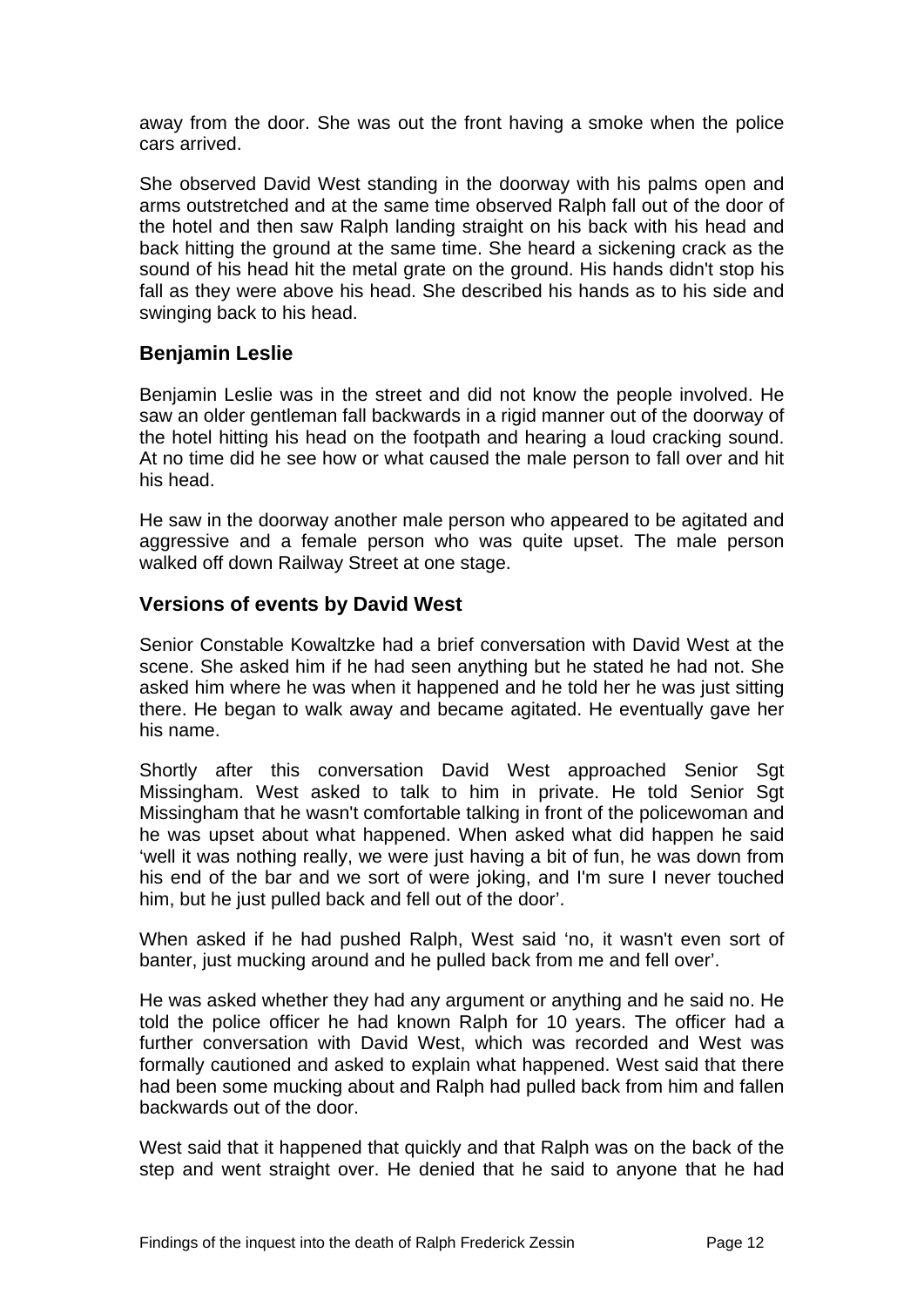pushed him. He made reference to the fact that Ralph would have already had some drinks at the top pub before coming to the Commercial. He referred to the fact that there was a bit of friendly banter about the events happening outside with the police. He told police that he would have had six or eight midstrength beers.

In evidence at the inquest David West said there was never any bad blood between them and he considered they had a long-term friendship over nine years. He stated that at no time did he intend to hurt or cause Ralph's death.

He spoke about Ralph's drink driving habit and that he was a legend in not having been caught.

He knew the police were out there and thought it was something like a shoplifter. He thinks they both looked out the window and then Ralph went out. He said that he hasn't a lot of recollection of what happened.

His suggested the events were that Ralph was coming back in and they were mucking around and he staggered on the step going backwards and he grabbed at him with both hands to stop him and his fingers hit him and there was a consequent push and Ralph was off balance. It all happened in a few seconds.

He stated he had no recall of the subsequent conversations with other people about him stating he had pushed Ralph and it was an accident.

It was put to him that the likely scenario was:

- the two of them were mucking around
- this was in the context of him telling Ralph that the police were after him
- Ralph started to come back inside
- vou had a joke with him and told him to go back out
- you then pushed Ralph harder than you intended with no intent to hurt him and he struck his head
- but there was no malice

In response he was unable to say and said he had no memory and blamed his heavy drinking as partly responsible.

#### <span id="page-13-0"></span>**Conclusions**

In assessing the statements and evidence of the various witnesses it is not difficult to come to a conclusion that it is most likely and probable that Ralph fell to the footpath as a result of having been pushed by David West. This was clearly in the context of some friendly banter with David West and the events happening outside with the police. They had both been drinking but it would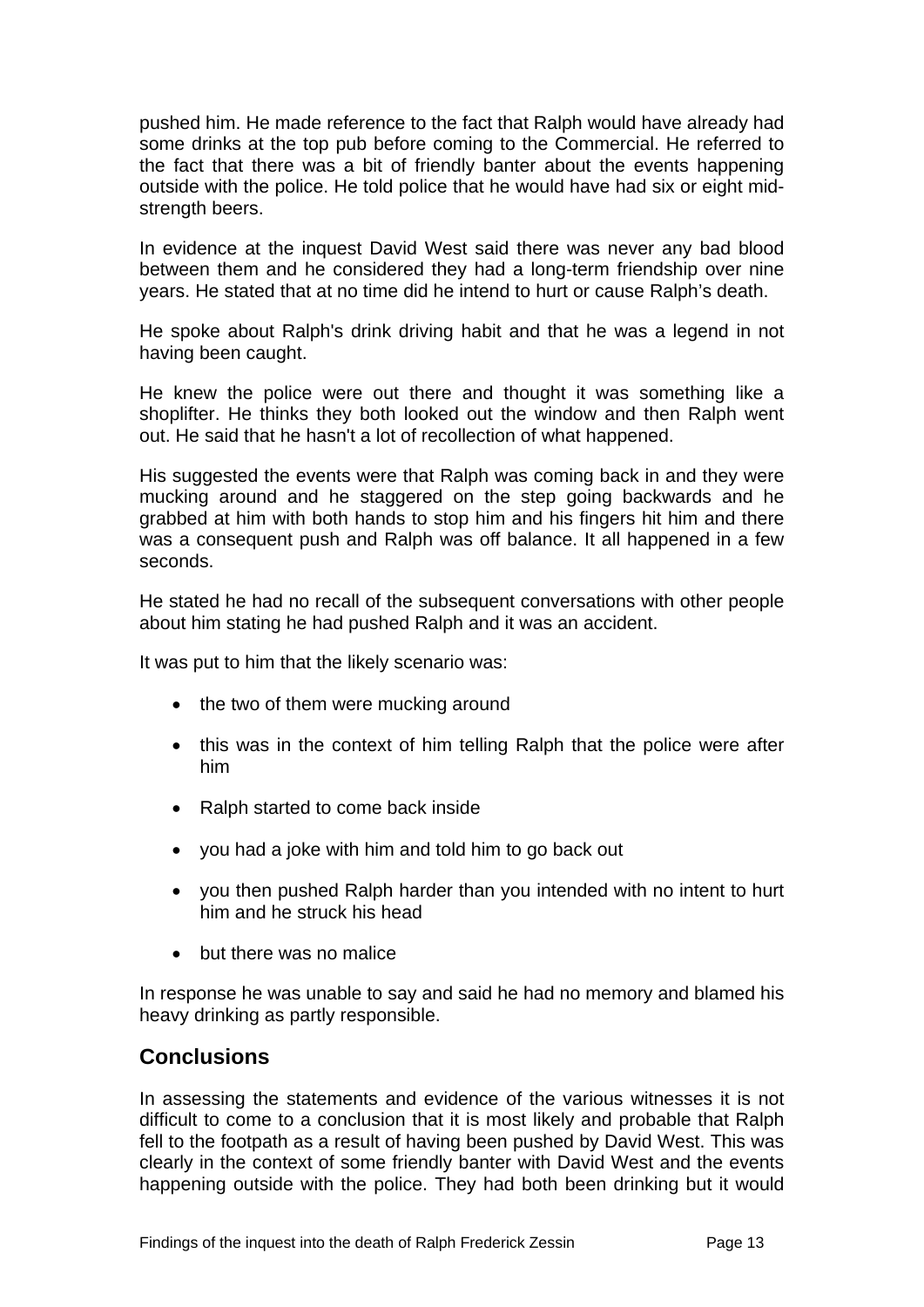appear not excessively, at least by that stage. The relative differences in their physical builds probably contributed such that the force applied was able to send Ralph quite forcefully through the doorway and onto the road. The push was intentional but it was not intended to cause Ralph any injury.

The alternative explanation by David West was that Ralph was stumbling back and he tried to stop him and inadvertently pushed him with his hands/fingers and in combination with Ralph being off-balance, Ralph came to fall backwards and hit his head. This explanation is not supported by any of the eyewitness evidence nor is it supported by the comments made by David West to a number of persons at the time or in the days after that he pushed him but it was an accident.

Mr West certainly has not helped his position by not being as frank as he could be with police and to this court. I accept that almost two years later his memory may have failed him and this may be an explanation as to his evidence in court but certainly he had a clearer recollection at the time as indicated in his conversations with some of the witnesses, which did not make its way to what he told police. No doubt he may have lied to police, although there are many explanations why people would lie, which do not necessarily equate to a consciousness of guilt.

Having found that Mr West in fact pushed Ralph I then have to consider the extent to which this was intended to cause Ralph harm. After considering all of the evidence there is really no suggestion that he intended to harm Ralph and the whole tragedy occurred in the context of some banter and play which went horribly wrong.

Ralph suffered serious head injuries as a result and despite medical treatment, he was unable to recover from those injuries, including internal bleeding to the brain and consequent raised intracranial pressure.

## <span id="page-14-0"></span>**Findings required by s. 45**

#### <span id="page-14-1"></span>**Identity of the deceased** – Ralph Frederick Zessin

<span id="page-14-2"></span>**How he died** – Ralph fell to the footpath as a result of having been pushed by David West. This was clearly in the context of some friendly banter about the events happening outside with the police. They had both been drinking but it would appear not excessively. David West blocked his passage at the doorway suggesting he go and have another look and in doing so pushed him with both arms. The relative differences in their respective physical build probably contributed. In any event the push was such that the force that was applied was able to send Ralph quite forcefully through the doorway and onto the concrete footpath. It is likely Ralph's head hit the metal public utility coverings on the footpath near the entrance. The push was not intended to cause Ralph any injury.